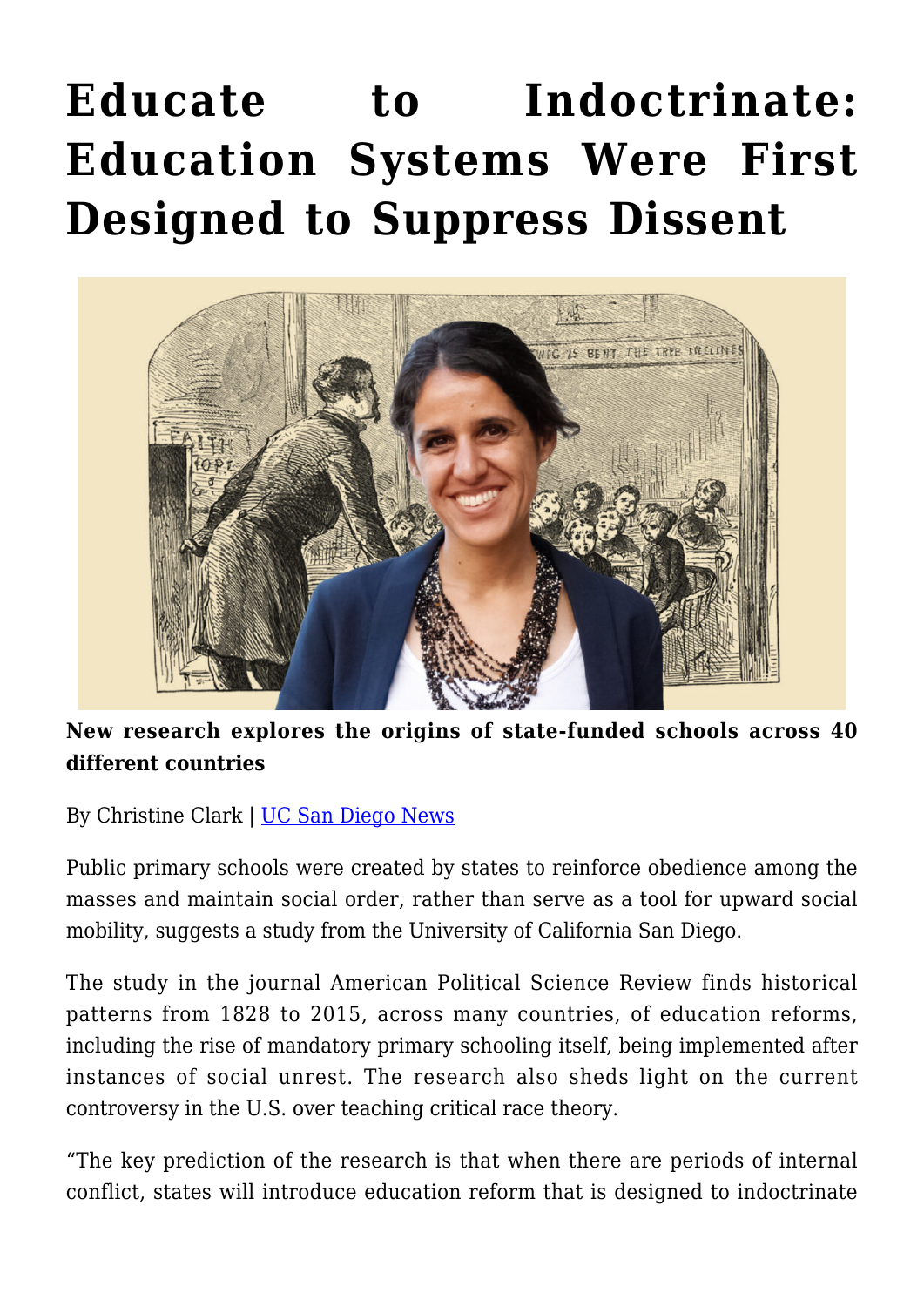people to accept the status quo," said the study's author [Agustina S. Paglayan](https://www.agustinapaglayan.com/), a UC San Diego assistant professor with a joint appointment in the Department of Political Science/School of Social Sciences and the School of Global Policy and Strategy.

Paglayan added that while some could interpret this as evidence that states were trying to solve people's economic woes by investing in education after violent rebellions, historical documents tell a different story.



*Antique illustration by iStock\_Campwillowlake.*

"My research reveals violence can heighten national elites' anxiety about the masses' moral character and the state's ability to maintain social order. In this context, public education systems were created and expanded to teach obedience," Paglayan said.

A recent example in the U.S. of the government turning to education reform after encountering resistance is when former President Donald J. Trump created The 1776 Commission after the widespread Black Lives Matter protests in the summer of 2020. The commission was charged with promoting "patriotic education," Paglayan said, to supposedly unite Americans.

While the commission was eliminated on the first day President Joseph R. Biden took office, its recommendations continue to shape education reform efforts in many states, Paglayan says, pointing to a wave of different state bills that ban public schools from teaching about systemic racism.

The focus of Paglayan's study is on non-democracies in Europe and Latin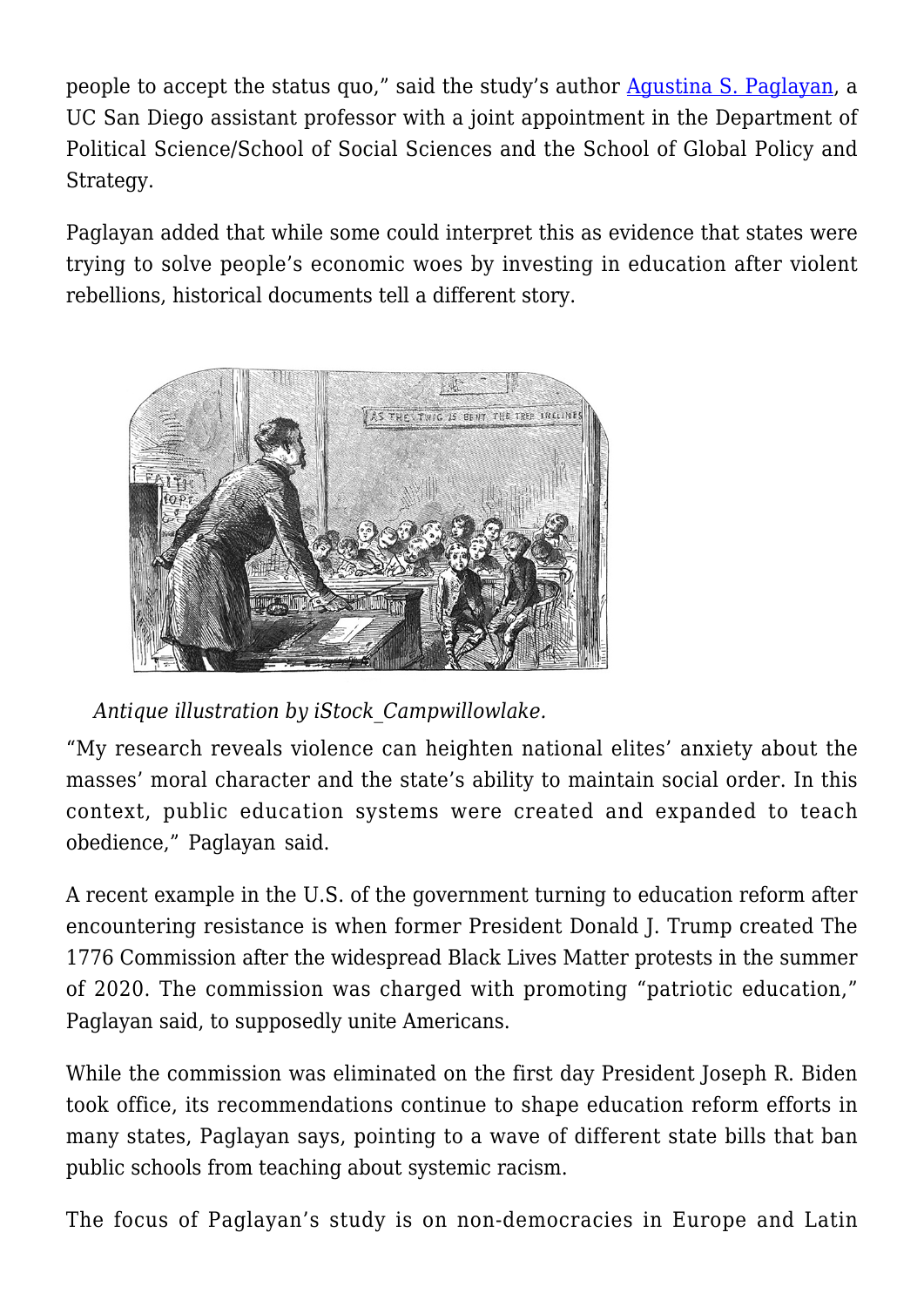America; however, it includes evidence dating back to the late 18th century that democracies, including the U.S., used primary education as a policy tool to prevent future rebellion and promote long-term order.

Paglayan spent seven years conducting the study. Her findings are based on quantitative data from 40 different countries that include school enrollment numbers and, for a subset of countries, the numbers of schools created and the levels of education expenditures. She combined these data with qualitative evidence based on the language found in school textbooks and curricula, plus the content of parliamentary debates, as well as politicians' speeches, letters and other political writings.



*Agustina Paglayan*

She cites a letter that Thomas Jefferson wrote to James Madison as evidence that the U.S. looked to primary schools after a period of insurrection that threatened established institutions.

"After several violent uprisings in the late 18th century, such as Shays' Rebellion and the Whiskey Rebellion, politicians became increasingly interested in education. Soon after Shays' Rebellion, Thomas Jefferson wrote to James Madison relaying that it should be taught in schools that violence is an illegitimate way for citizens to express discontent and that it should be drilled into them to express it by voting," Paglayan said.

The research explains why primary education systems precede the rise of modern democracy and were first created by non-democratic regimes.

For example, absolutist Prussia was among the first countries in the world to introduce tax-funded, compulsory primary education. The Prussian education system was conceived as a long-term solution to the problem of social unrest, as